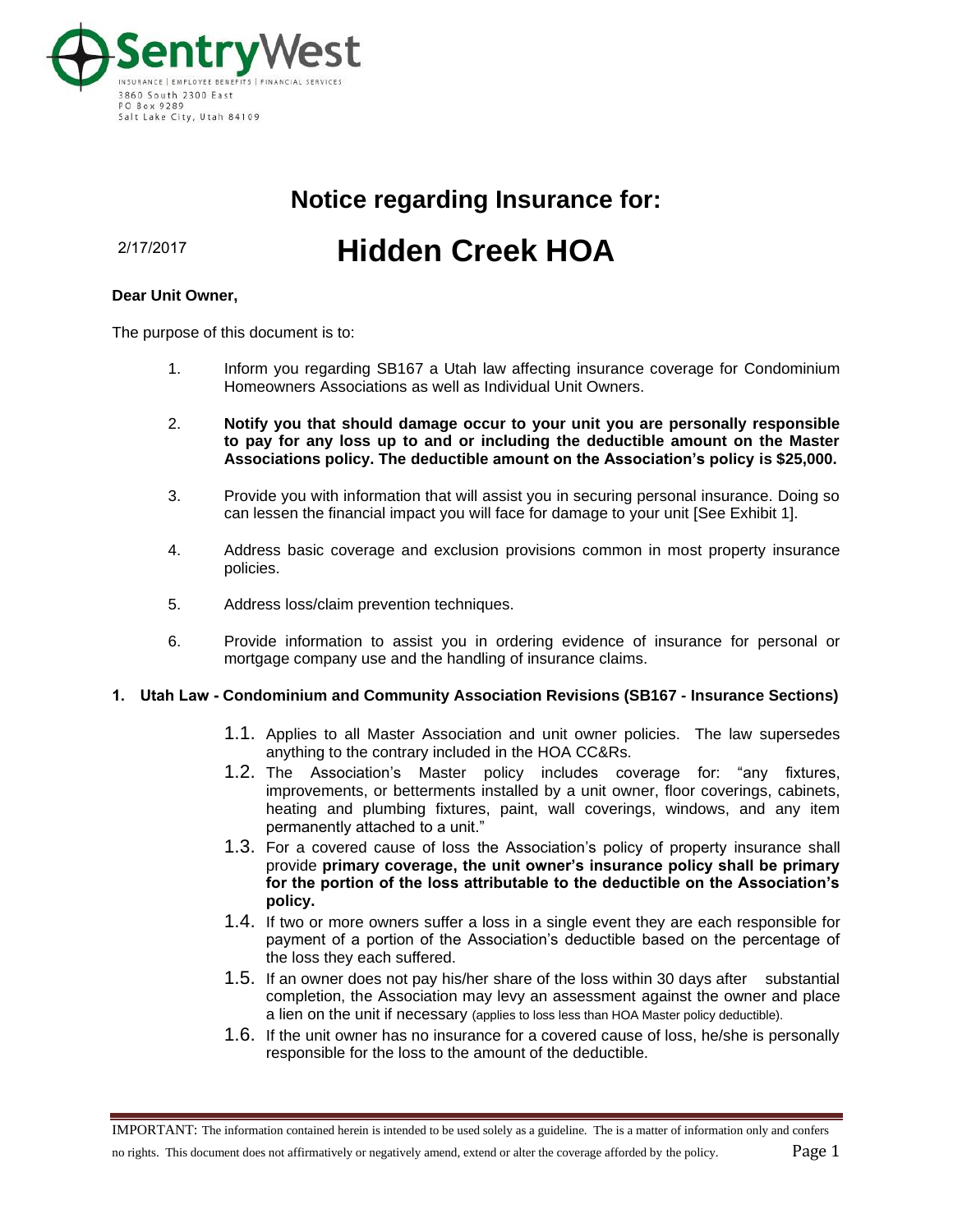

## **2. Payment of the deductible becomes your responsibility when a covered cause of loss affecting your unit occurs. See Exhibit 1. Property deductible as of 2/9/17 is \$25,000.**

# **3. Personal Insurance:**

3.1 Unit Owner should maintain personal insurance coverage. We recommend unit owners do a comprehensive review of your personal insurance with your own licensed insurance advisor. **Exhibit 1** at the end of this document provides a check list of items that should be reviewed at that time.

# **4. Basic coverage and exclusion provisions in the Association's Master insurance policy:**

4.1 The Association's policy includes "special form" property coverage including perils such as fire, lightning, windstorm, hail, explosion, riot, aircraft and vehicle damage, smoke, vandalism, falling objects, weight of ice and snow, collapse, sudden and accidental discharge of water or overflow from plumbing or appliances, and frozen pipes inside a unit.

- 4.2 Common **exclusions**: Many insurance companies will not cover water damage resulting from a frozen pipe if adequate heating is not maintained in the unit. Therefore it is imperative that heat be maintained or that pipes are drained when a unit is unoccupied for an extended period of time.
- 4.2.1 No coverage is provided for wear and tear, deterioration, flood ie: outside surface water penetrating the building envelope. This can include items such as a sprinkling system or other sources of water located outside the physical building structure, damage by insects or animals, mold/fungus (some insurance policies will provide minimal property coverage for mold/fungus), settling or cracking of foundations, walls or pipes. **There is no coverage for damage caused by repeated leaking or seeping from appliances or plumbing systems. This includes leaking from around shower, bathtub, toilet or sink.** The insurance contract contains full details on coverage, limitations and exclusions.

# **5. Loss Prevention:**

To reduce the likelihood of damage to your unit and possible damage to a neighbors unit the following are a few "loss prevention" measures that should be followed:

When your unit will be **unoccupied** for more than a few days:

• Turn off the water to the inside of your home

Leave heat on in winter to avoid freezing or air-conditioning on in summer to avoid melting, warping, etc.

#### **Daily considerations:**

- ✓ Washing machine hose should be turned off after each use.
- ✓ Replace rubber washing machine hoses with no-burst woven metal hoses.
- ✓ Have clothes dryer vents checked and cleaned on an annual basis. Always remove lint from filter after each use.
- $\checkmark$  Keep smoke alarms in good working condition.
- $\checkmark$  Consult with a professional when unable to remedy unusual persistent odor, or when events occur that seem to suggest appliances or other home equipment are near the end of their life span.
- $\checkmark$  Have a trusted neighbor or family member check your unit periodically while you are away.
- $\checkmark$  Replace water heaters on a regular basis every  $7 10$  years.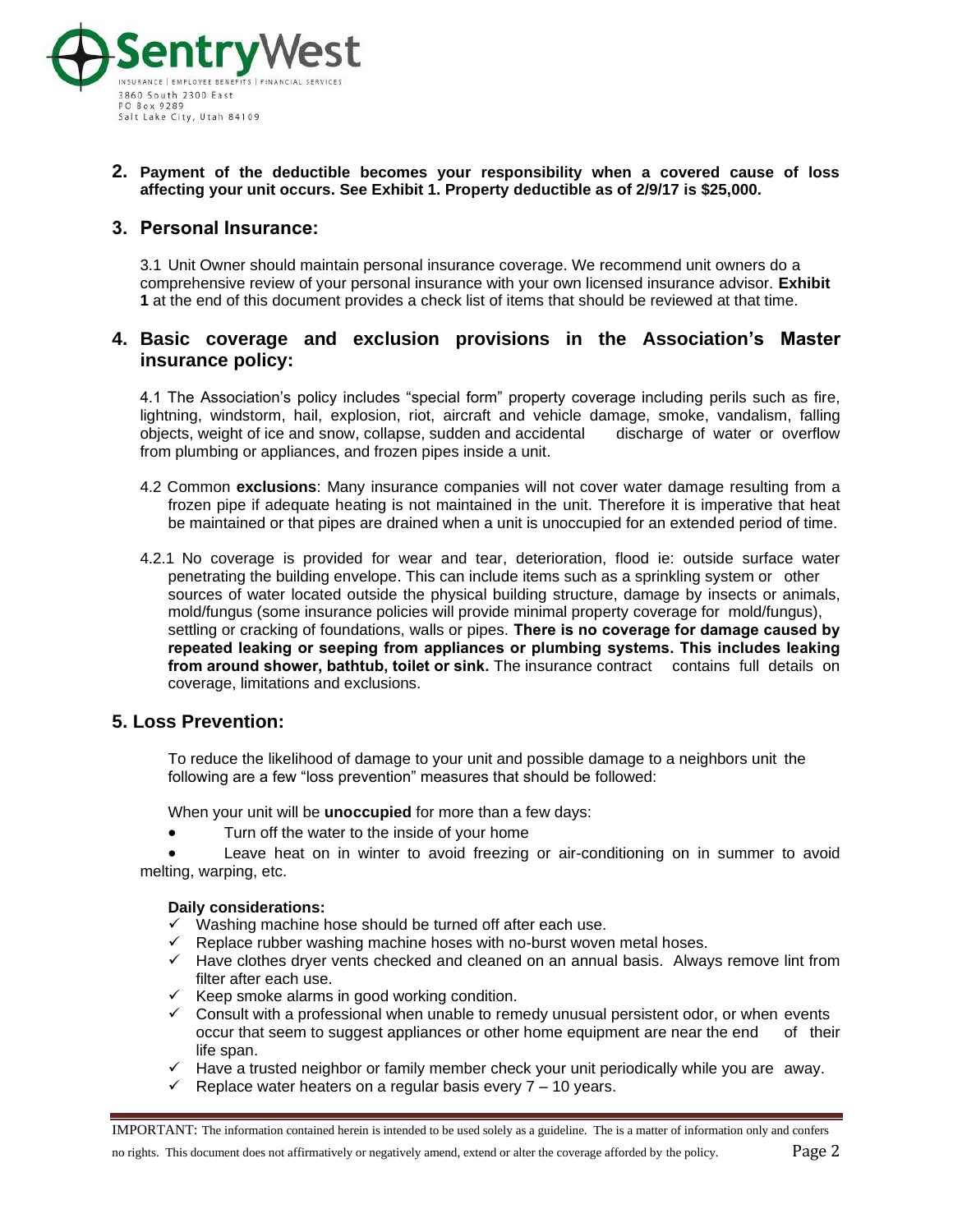

# **6**. **Information to assist you ordering evidence of insurance and claim protocol:**

- 6.1 Certificates of insurance may be requested by calling (801) 272-8468. Our receptionists handle all such requests, or you can email or send a fax: 801.277.3511, eoi@sentrywest.com.
- 6.2 **Claims** for a covered cause of loss, within the following amounts, should be handled as follows:

6.2.1 **\$0 to \$25,000 is the unit owner's sole responsibility.** Cost of cleanup and repair would be paid out of pocket or from personal insurance coverage. Claims under **\$25,000** will not be filed against the Association policy unless circumstance dictates otherwise.

6.2.2 Claims over **\$25,000** should be submitted to the Association's policy. Unit owner is responsible for the Association deductible.

## 6.3 **When a loss Occurs:**

- 1. Take action to prevent further damage to your unit. For example, it may be necessary to call an emergency restoration company to start water extraction if water damage has occurred inside your unit. The next step would be to contact one of the following:
- 2. Contact your own insurance company and report the damage to your unit.
- 3. Contact a Property Manager or Board Member regarding the damage.
- 4. If individuals above are not available contact a member of our staff 801-272-8468. As the representative for the association we will only submit claims to the insurance company after approval from the Board or the Property Manager has been received. Only in rare situations will we do otherwise.

#### **A loss that involves your personal property, loss of use, personal liability, loss assessment etc. should be submitted to your personal insurance carrier. Neither the Association nor its insurance company are responsible for any of these claims.**

Payment for claims made on the Association's Insurance policy will be payable to the Association not to an individual unit owner.

Please note that the coverage and procedures outlined in this letter apply to your current insurance program, provided by SentryWest Insurance. If the association changes agents we recommended that these procedures be reevaluated.

We **strongly** suggest reviewing these documents with your personal insurance agent to facilitate securing the appropriate insurance coverage for your specific situation.

When corresponding with us, please reference **Hidden Creek HOA, dba** as the community you live in.

Personal Regards,

China Chotet

IMPORTANT: The information contained herein is intended to be used solely as a guideline. The is a matter of information only and confers no rights. This document does not affirmatively or negatively amend, extend or alter the coverage afforded by the policy. Page 3